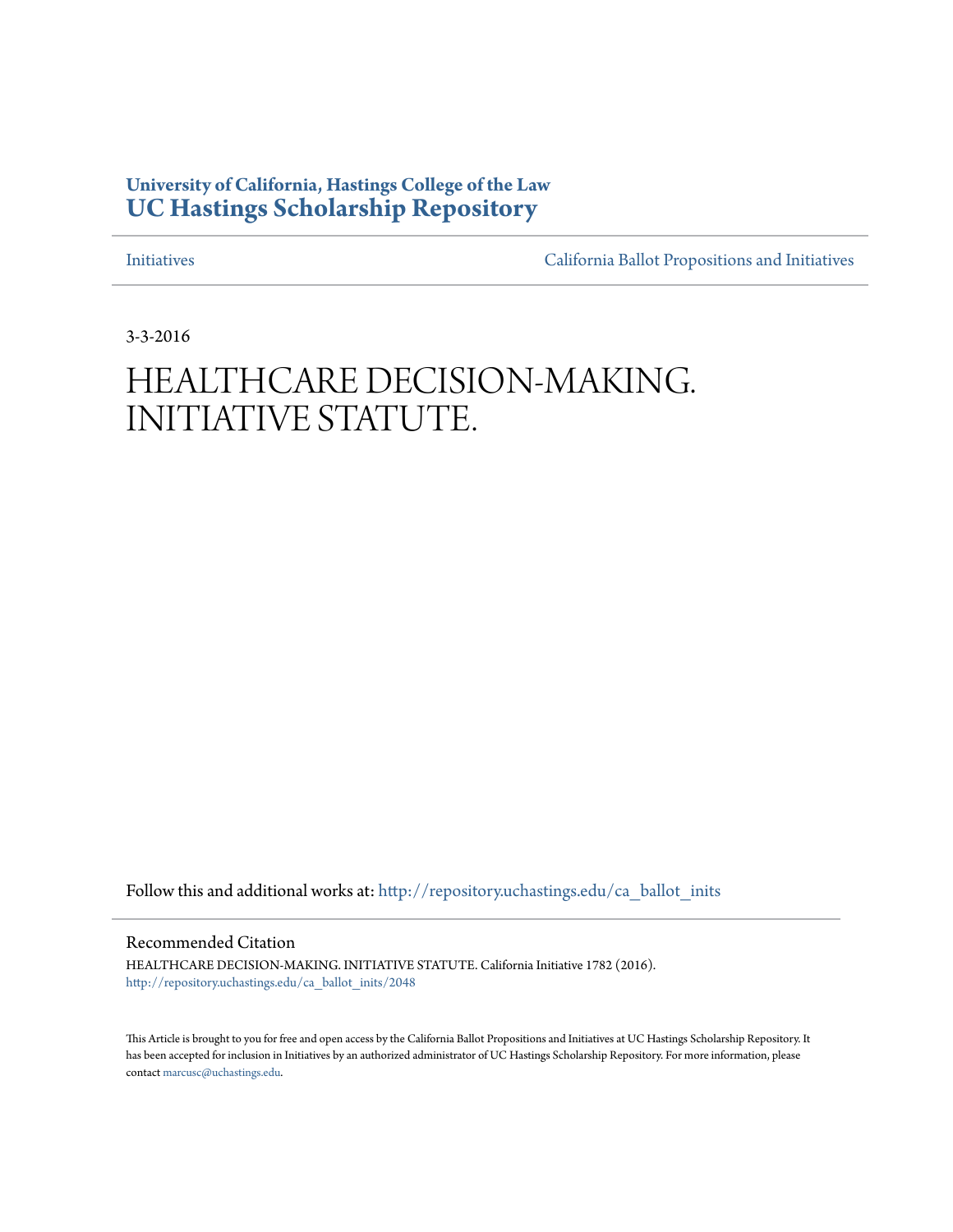## $1 5 - 0 1 2 3$





1591 Williamsport Drive San Jose, CA 95131-3327 Tel: 408-293-3883 Fax: 408-889-2669 Email: DrPearce@BetterHealer.com Chiropractic License #DC14535

Certified Chiropractic Sports Practitioner Diplomate of the American Clinical Board of Nutrition Master of Science in Traditional Chinese Medicine Acupuncture License #AC4378

December 24, 2015



State of California 1300 I Street 17<sup>th</sup> Floor Sacramento, CA 95814

Office of the Attorney General

INITIATIVE COORDINATOR ATTORNEY GENERAL'S OFFICE

DEC 2 8 2015

Dear Ashley Johansson:

Initiative Coordinator

Pursuant to Article II, Section 10(d) of the California Constitution, I am submitting the attached proposed statewide ballot measure to your office and request that you prepare a circulating title and summary of the measure as provided by law. Also enclosed is my check # 5772 in the amount of \$200.00 made payable to the State of California.

My statement pursuant to California Elections Code section 9001 is:

I, Mitchell Jameson Pearce, declare under penalty of perjury that I am a citizen of the United States, 18 years of age or older, and a resident of Santa Clara County, California. My public contact information is:

1591 Williamsport Drive, San Jose, CA 95131-3327 Address: Phone Number: 408-293-3883 drpearce@betterhealer.com Email:

Signature

Date:  $12/29/2015$ 

My statement pursuant to California Elections Code section 9608 is:

I, Mitchell Jameson Pearce, acknowledge that it is a misdemeanor under state law (Section 18650 of the Elections Code) to knowingly or willfully allow the signatures on an initiative petition to be used for any purpose other than qualification of the proposed measure for the ballot. I certify that I will not knowingly or willingly allow the signatures for this initiative to be used for any purpose other than qualification of the measure for the ballot.

 $\overline{\text{Sigma}}$  of Proponent Dated this 24<sup>th</sup> day of December 2015 Sincerely.

Mitchell J. Pearce, D.C., M.S., L.Ac., D.A.C.B.N.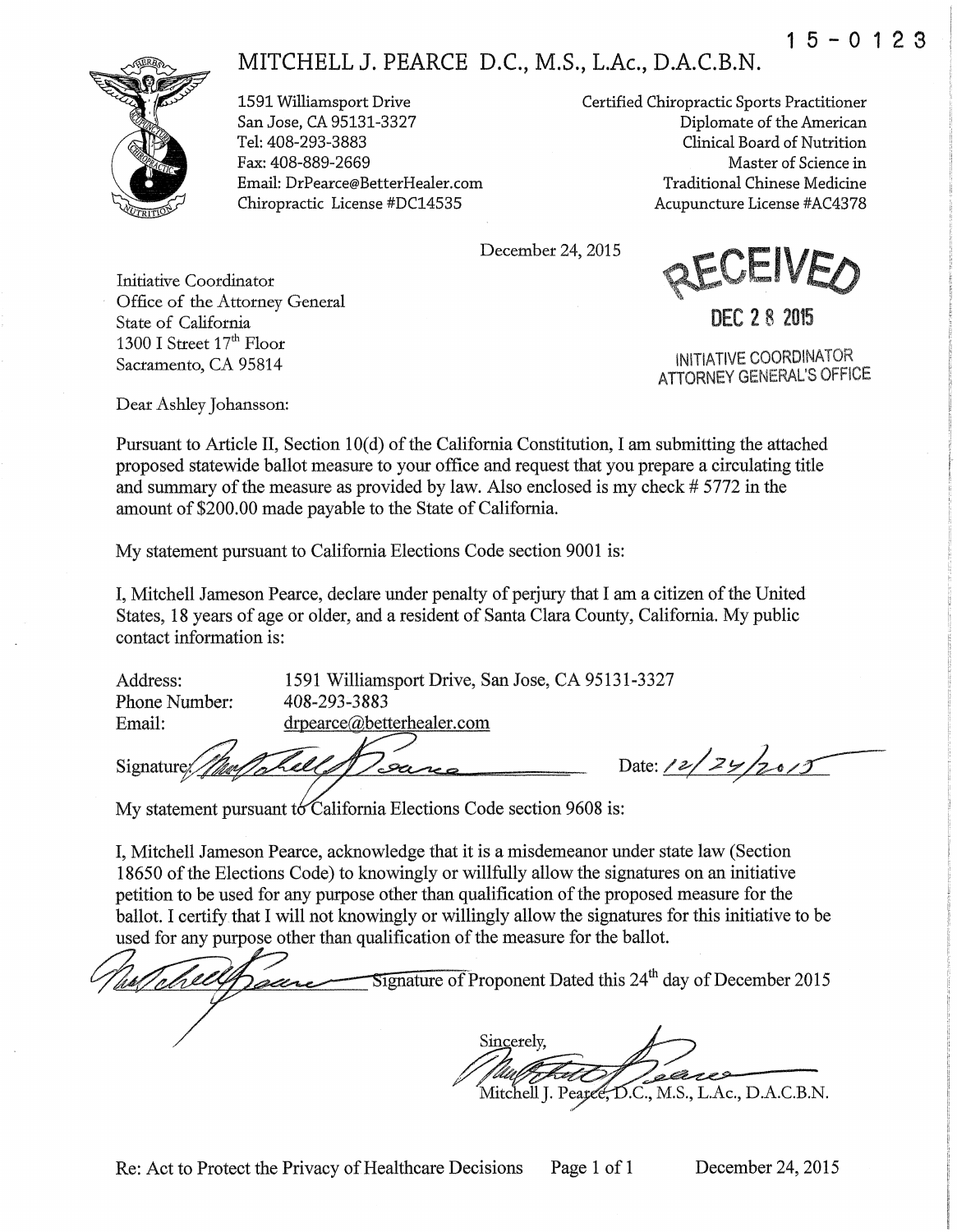### AN ACT TO PROTECT THE PRIVACY OF HEALTH CARE DECISIONS

Having included in the California Constitution Article Section 1 which reads:

All people are by nature free and independent and have inalienable rights. Among these are enjoying and defending life and liberty, acquiring, possessing, and protecting property, and pursuing and obtaining safety, happiness, and privacy.

we, the people of California, find, declare, and enact as a new section of the Health and Safety Code:

a) Decisions regarding whether, how, or when to treat, prevent, manage, or end; and from which licensed health practitioner to seek such treatment, management, end, or prevention of an illness or medical condition are the private decision of the individual ifhe or she has reached the age of majority or is an emancipated minor, or the individual's parent or legal guardian if the individual is a minor.

b) No person may be deprived of a public right, benefit, privilege, service, or immunity; or refused service, accommodation, employment, or compensation by any business, or compensation by any employer, because of his or her choice or choices concerning his or her health care unless the person is infected with a communicable disease, regardless of whether the person is exhibiting signs or symptoms of the disease, that may cause permanent injury or death to a healthy individual; is a danger to himself or others; is of unsound mind; has lost his civil rights as a result of being convicted of a crime; or is addicted to any substance, including but not limited to alcohol, that interferes with maintaining a healthy mind and/or body. Unless applied to persons who've lost their civil rights through due process of law, any such deprivation must be limited to only the purpose of protecting public health and safety and minimized to the extent practicable.

c) For purposes of this act, a healthy person is one who has no symptoms or signs of disease, is not addicted to or dependant on any substance that alters normal physiology, and is not infected with a communicable disease.

d) Any person infected with a communicable disease that must be reported to public health authorities does not lose the right to decide on treatment of the disease upon reporting the disease, but must obey public health authorities' orders, such as quarantine orders, that are for the purpose of preventing spread of the disease. No infected person subject to such orders owes any liability to any entity or other person who knowingly violates those orders.

e) Nothing in this act shall expand or reduce any obligations of the public or any business under any previous act of the legislature or Congress concerning accommodating persons with diseases or disabilities. Nor shall any provision of this act expand or reduce any rights guaranteed by the California or United States Constitutions.

f) If any provision of this act or part thereof is found to be in conflict with the California Constitution or United States Constitution, the remaining provisions and parts shall remain in full force and effect, and to this end the provisions of this act are severable.

g) Any statute, law, regulation, or executive order contrary to or in conflict with this initiative act is null and void upon passage of this act.